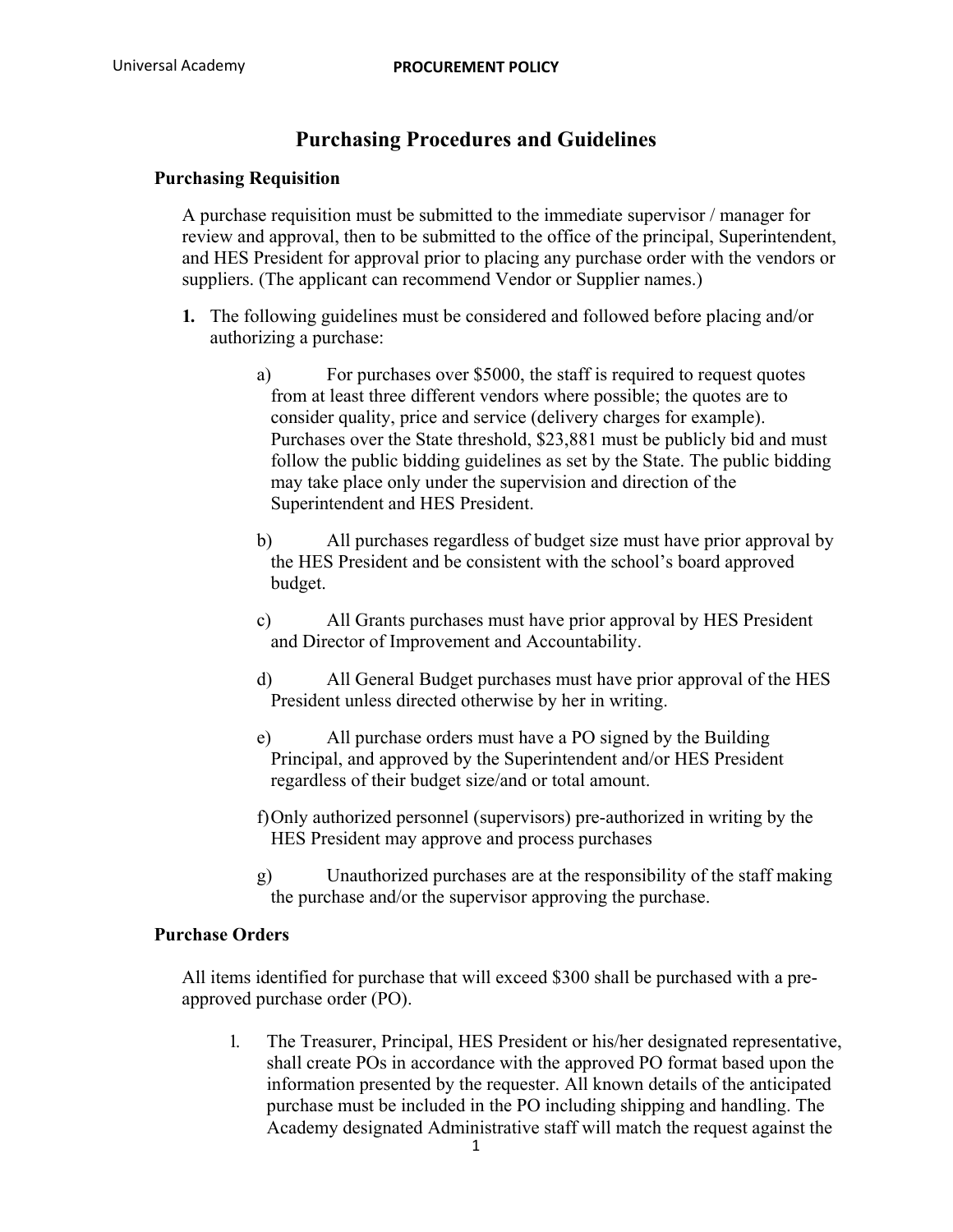management plan and the budget to validate compliance. In the event a PO is submitted for a single purchase of more the state threshold, a public bidding is then required and approval from the Academy Board will be required. Once the Board of Directors is satisfied with the detail provided and the compliance with the approved management plan and budget, they will then sign and delegate to a designee to sign the PO and fax it to the requester.

- 2. Once the merchandise is delivered the purchase order will be compared to the packing slip, sales receipt, and/or bill of lading to ensure all merchandise ordered was received. If any items are on back order the requester shall make a copy of the purchase order to place with the bill of lading. The original slip and the invoice for the delivery shall be emailed to the Accounting Department for payment processing.
- 3. Before the merchandise is delivered to the person who made the request, the merchandise should be appropriately marked. A property inventory shall be maintained and updated by the Director of Accounting or designee.
- 4. After-the-fact PO requests shall not be entertained. A pre-approved PO will expire if not used within 30 days of the Director of Accounting or designee's approval.
- 5. A preapproved purchase order must be completed in its entirety before a purchase order may be considered for approval.
- 6. For regular purchases that are below the purchasing threshold must follow the following guidelines:
	- **a)** All administrators are compelled to get authorization for their purchases from the principal.
	- **b)** All purchases less than \$1000 per month must have prior approval by the Principal, Director of Accounting, and Superintendent.
	- **c)** All purchases equal to or over \$1000 per month must have prior written approval by the Principal, Director of Accounting, and Superintendent.
	- **d)** Teachers are allowed a budget of \$100 annually to purchase necessary items for their classrooms set up or activities for items that are not usually purchased by the school.
	- **e)** All purchases must have a PO signed by the supervisor and approved by the building principal and Superintendent if under \$1000.
	- **f)** A request for purchase must be made to the supervisor for approval before an order may be processed
	- **g)** Only authorized personnel (supervisors) may approve and process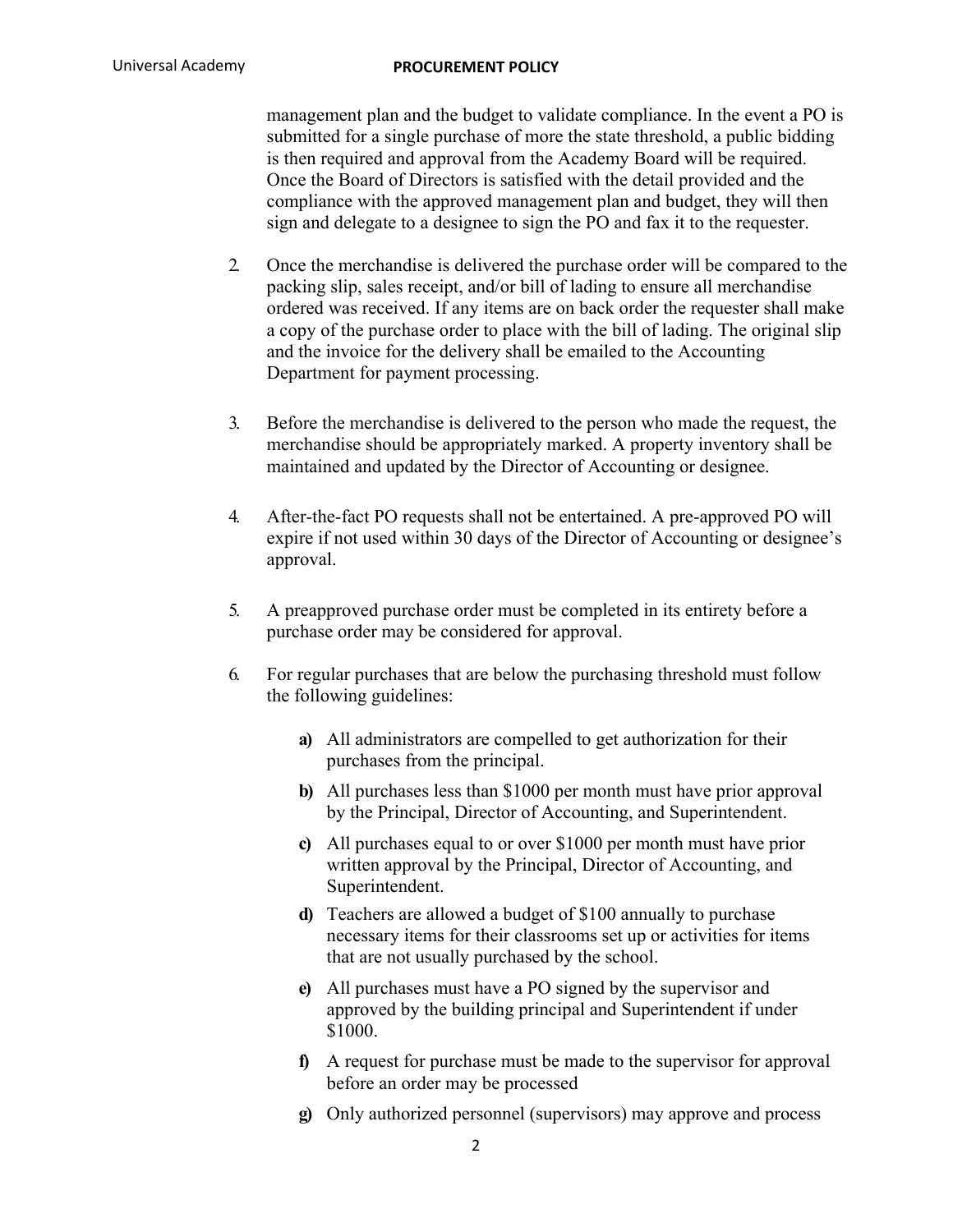purchases

- **h)** Unauthorized purchases are at the responsibility of the staff making the purchase.
- **i)** If there is an issue with the purchase (items, damage, etc.) the school contacts the vendors; if there is an issue with payment the Business Office contacts the vendor
- **j)** Bills are only paid from invoices (Bills are never made from statements, packing slips or PO)
- **k)** If an item is on backorder, the item on the PO is highlighted, and a copy of the PO is filed aside to be referenced to once the item is received and invoiced

## **Receipt of shipment**

- 1. When a shipment is received from a vendor or supplier by the Academy's Main Office, following procedures to be followed:
	- a) The Academy Main Office will count the shipment; check every item against the purchase order to make sure all items and quantity received are correct.
	- b) Send all shipping documents such as packing list, shipping receipts, or copy of invoice to the Business Office marked RECEIVED on the documents and in the PO system within 3 business days of the shipment receipt.
	- c) The Business Office will enter all necessary transactions to the Vendor Accounts and pay for the invoices when are due.
	- d) If packing slip is not available, the principal needs to confirm that the supplies have been received.
	- e) Any order more than \$10,000, in addition to the packing slip the principal needs to confirm that the supplies have been received.

## **Competitive Bid Threshold**

1. For purchases over \$5000, the staff is required to request quotes from at least three different vendors; the quotes are to consider quality, price and service (delivery charges for example). Purchases over \$23,881 must be publicly bid and must follow the public bidding guidelines as set by the State. The public bidding may take place only under the supervision and direction of the HES President. The most recent guidelines state the following: "The fiscal year 2017-18 base for Section 1267, pertaining to construction, renovation, repair, or remodeling and the new base for Sections 623a and 1274, pertaining to procurement of supplies, materials, and equipment, is \$23,881.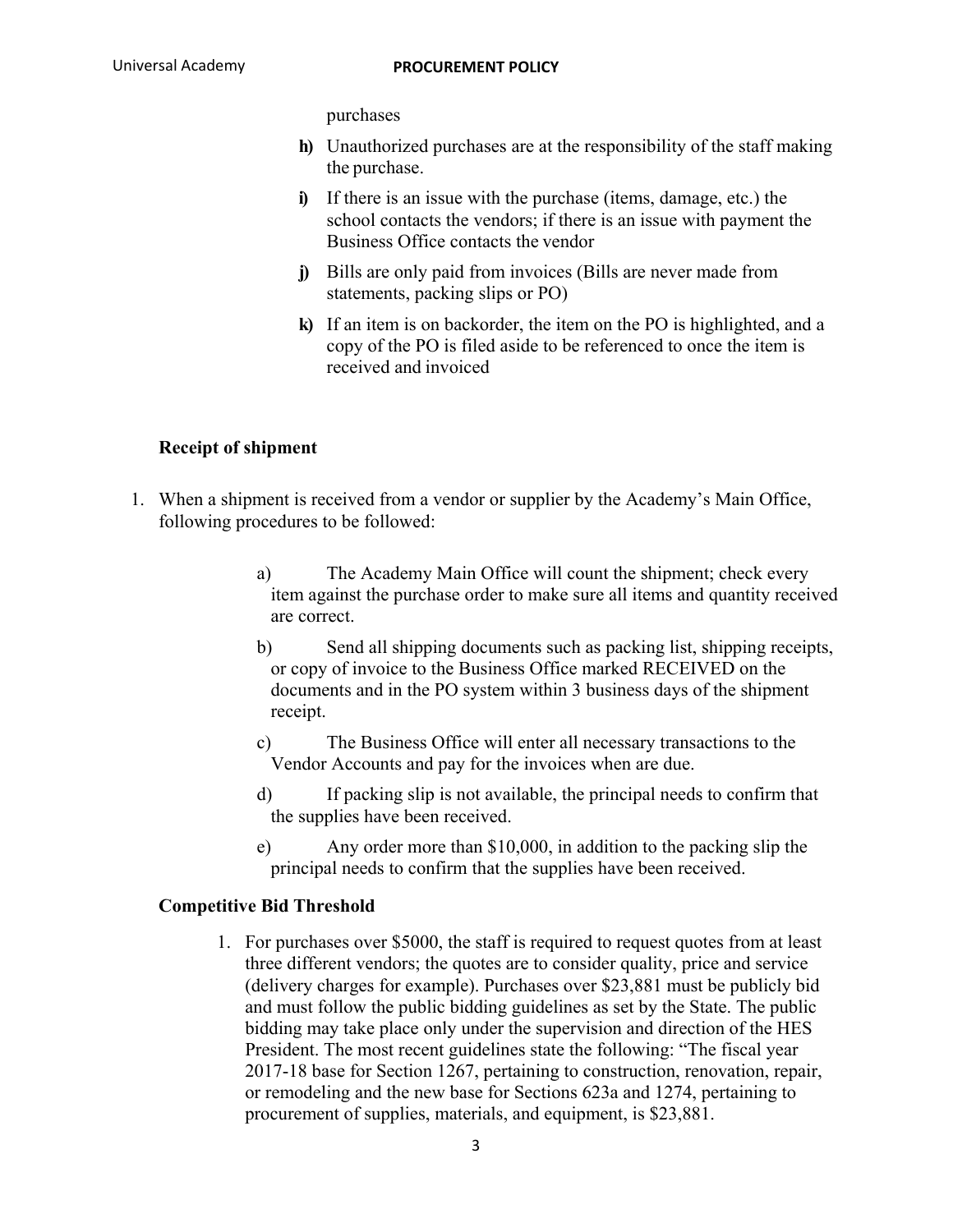The fiscal year 2018-19 base for section 1267, pertaining to construction, renovation, repair, or remodeling and the new base for Sections 623a and 1274, pertaining to procurement of supplies, materials, and equipment, is \$24,459.

2. Section 620(1) of the Revised School Code [MCL 380.620(1)] establishes a base above which travel expenses paid with intermediate funds must be posted to the ISD website. Section 620(1) provides for an increase in the base that corresponds with increases in the Consumer Price Index. For fiscal year 2017- 18, the base amount for mileage reimbursement is .545 for premium rate and .36 for standard rate to \$3,906 (3,831 x 1.0198)." See the following link for more details:

https://www.michigan.gov/documents/mde/Competitive\_Bid\_Threshold\_333257\_7.pdf

## **Miscellaneous Accounting Procedures**

## **Invoice Matching:**

- 1. Upon receipt, invoices are usually separated by school and then by vendors.
- 2. The invoice is the main document, PO and packing slips are the supporting documents.
- 3. Checks are only issued when an invoice has all the supporting documents and upon the receipt of good and / or the completion of service.
- 4. Utility bills do not require PO or packing Slip.
- 5. Upon receipt of an invoice follow these steps:
	- a. Stamp the invoices by the date received.
	- b. Match the invoice with the corresponding PO and packing Slip.
	- c. Check items on invoice against items on PO and on Packing Slip
	- d. Check quantity on invoice against quantity on PO and on Packing Slip
	- e. Check price on invoice against price on PO and on Packing Slip
- 6. If there is discrepancy try to identify the source of the discrepancy, by contacting first the staff member who placed the order, and then the vendor if needed.
	- a. Examples of why discrepancies may occur: Staff ordered from an old catalog or vendor discount not accounted for in the PO or partial shipping
- 7. Initial first and last names next to the items checked
- 8. Partial Shipping
	- a. Sometimes as an order may be received in more than one shipment. The PO will be checked against the packing slip, and the items not received are highlighted.
	- b. Make a copy of the PO and save aside for when the rest of the shipments are received.

9. A payment is issued only for the items received and recorded on the packing slip

10. Invoices related to maintenance, building  $\&$  security are shared with Building  $\&$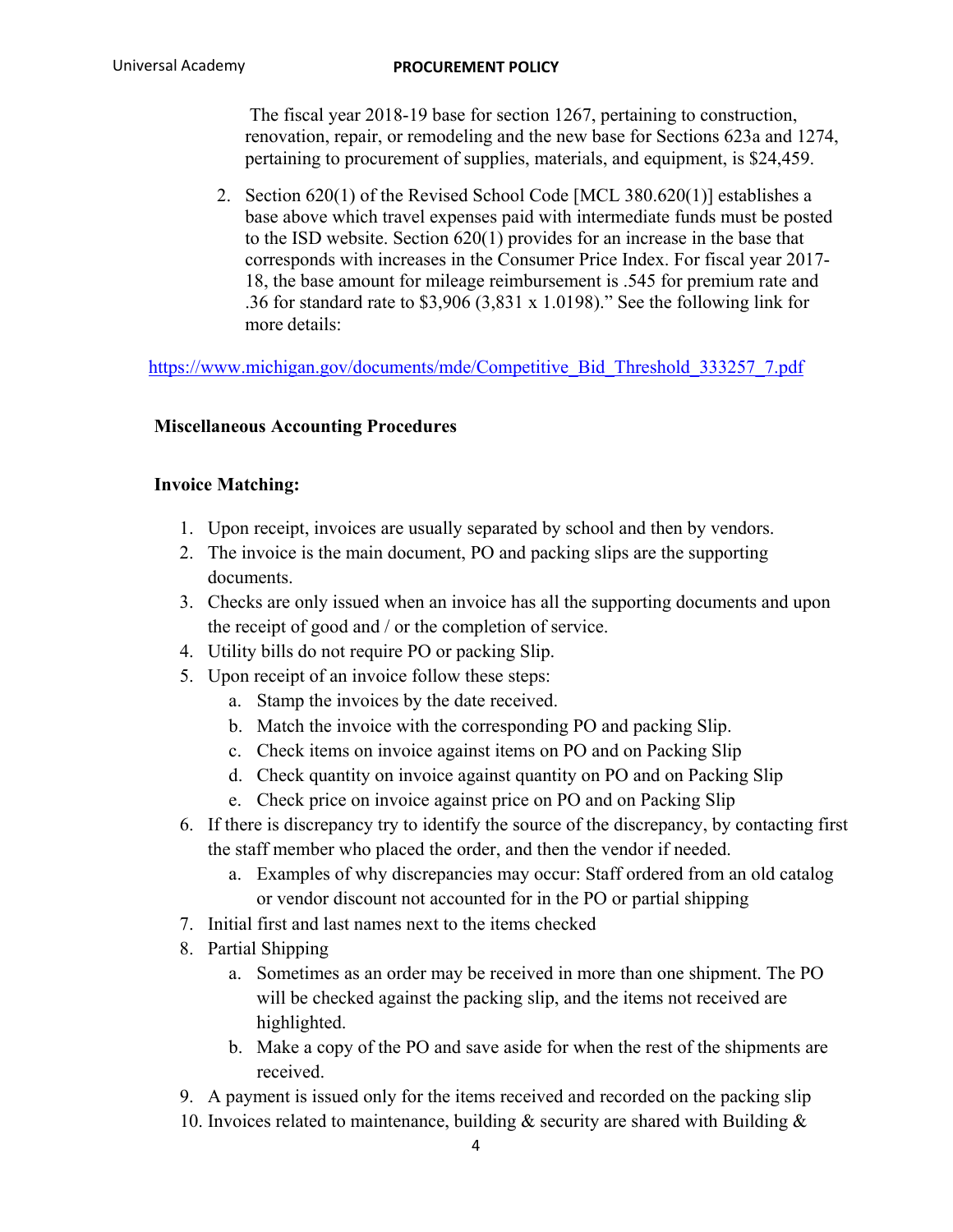Facilities Operations Manager to review and approve prior to making payment.

- 11. Invoices related to Technology are shared with the Chief Technology Officer (CTO) to review and approve prior to making a payment.
- 12. Invoices related to phone and internet bills are shared with the CTO to review typically invoices are scanned to the CTO; for cell phone invoices only the summary page is scanned, and additional information is furnished to the CTO upon his request.
- 13. Invoices related to Food Services are shared with the Food Services Coordinator at the building to review and approve prior to making a payment.
- 14. Invoices related to substitute teachers are shared with the Substitute Coordinator to review and approve prior to making a payment.
- 15. Invoices related to curriculum material, furniture, and / or classroom to office supplies, are shared with the Principal of the academy making the purchase to review and approve prior to making the payment.
- 16. Software and services do not require packing slip, only a verification that the service was rendered by the administrator overseeing the area. The verification need to be in writing (Initialing & Signing the invoices)
- 17. Check the purchase order for proper authorization by the supervisor and / or Superintendent and for consistency with the purchasing policy
- 18. In case if credit cards, only original receipts may be accepted. Make sure the credit card policy is followed.
- 19. The Business Office staff matching the invoice must verify each item against the packing slip and the purchase order for quantity, price and receipt and each item has to have a check  $(\sqrt{})$  mark for full receipt or if partial, the quantity received needs to be noted and initialed.
- 20. Partial shipments need to be followed up with the vendor to be sure they're scheduled to ship. If not, the administration will need to be notified to plan either replacements or cancellation.
- 21. The Business Office staff member handling the invoice holds on the invoices that she receives, and release them only after he/she has requested and obtained all the supporting documents. Also, prior to releasing the invoice to initial it; initialing the invoice would mean that he/she has reviewed and collected all related documents and no problems/errors were identified.
- 22. Always be mindful of invoice due dates so that the academies are not penalized.

## **Additional Requirements for purchases with Federal Funds or Grants**

1. In order to maintain effective control over the purchase of supplies, materials, equipment and services with federal monies or under a Federal grant, HES and/or the Academy must follow all applicable Federal laws, regulations and standards, as well as all applicable Board policies and applicable State laws,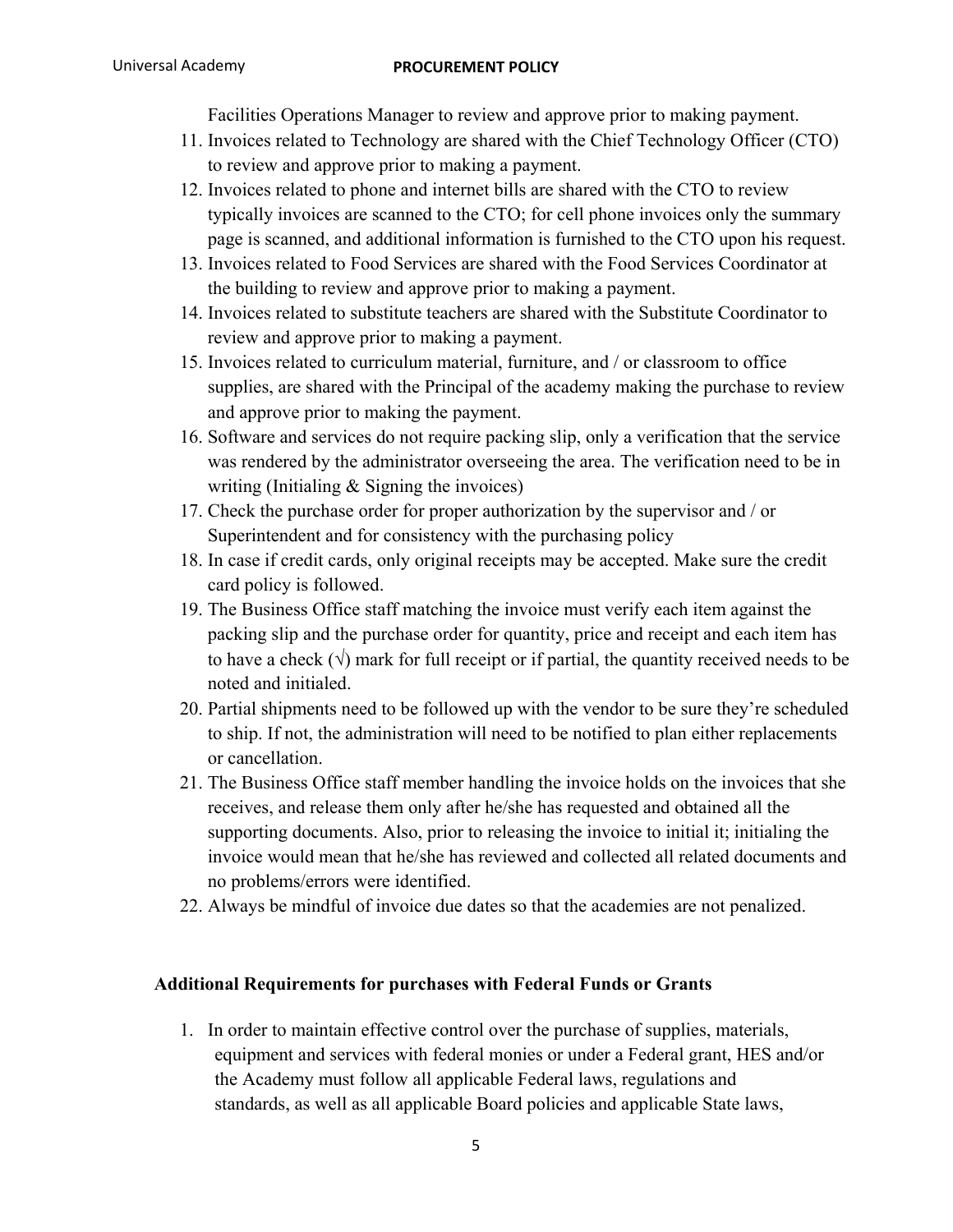rules and regulations.

- 2. It is the general policy of HES and the Academy that the purchase of all federally funded supplies, materials, equipment and services be at the lowest cost and must consider quality, price, service, specification, warranty, and the best interests of the Academy in addition to being procured in accordance with the Academy purchasing policy. All procurement processes should use good administrative practices and judgement and free of any real or apparent conflict of interest. Additionally, staff must ensure that all procurement is to be conducted in a manner which provides open competition.
- 3. When purchasing supplies, materials or equipment with Federal monies or under Federal grant, the procurement processes must also be in accordance with and follow Accounting Manual, Grant Manual and the HES Operations and Procedures Manual.
- 4. When procuring services with Federal monies or under a Federal grant, if the reasonably anticipated cost is greater than the established Simplified Acquisition Threshold of \$150,000 than a cost or price analysis will need to be completed with every procurement action in excess of the threshold including contract modifications, in addition no adhering to the HES and/or Academy general purchasing policies and requirements. The method and degree of analysis required will be dependent on the facts surrounding the particular procurement situation.
- 5. It is the policy of HES and the Academy that when procuring services, supplies, material or equipment that affirmative steps are taken to assure that minority businesses, women's business enterprises and labor surplus area firms are used when possible. Affirmative steps must include:
	- a) Placing qualified small and minority businesses and women's business enterprises on solicitation lists;
	- b) Assuring that small and minority businesses, and women's business enterprises are solicited whenever they are potential sources;
	- c) Dividing total requirements, when economically feasible, into smaller tasks or quantities to permit maximum participation by small and minority businesses, and women's business enterprises;
	- d) Establishing delivery schedules, where the requirement permits, which encourage participation by small and minority businesses, and women's business enterprises;
	- e) Using the services and assistance, as the small Business Administration and the Minority Business Development Agency of the Department of Commerce; and
	- f) Requiring the prime contractor, if subcontracts are to be let, to take the affirmative steps listed in paragraphs (1) through (5) of this section.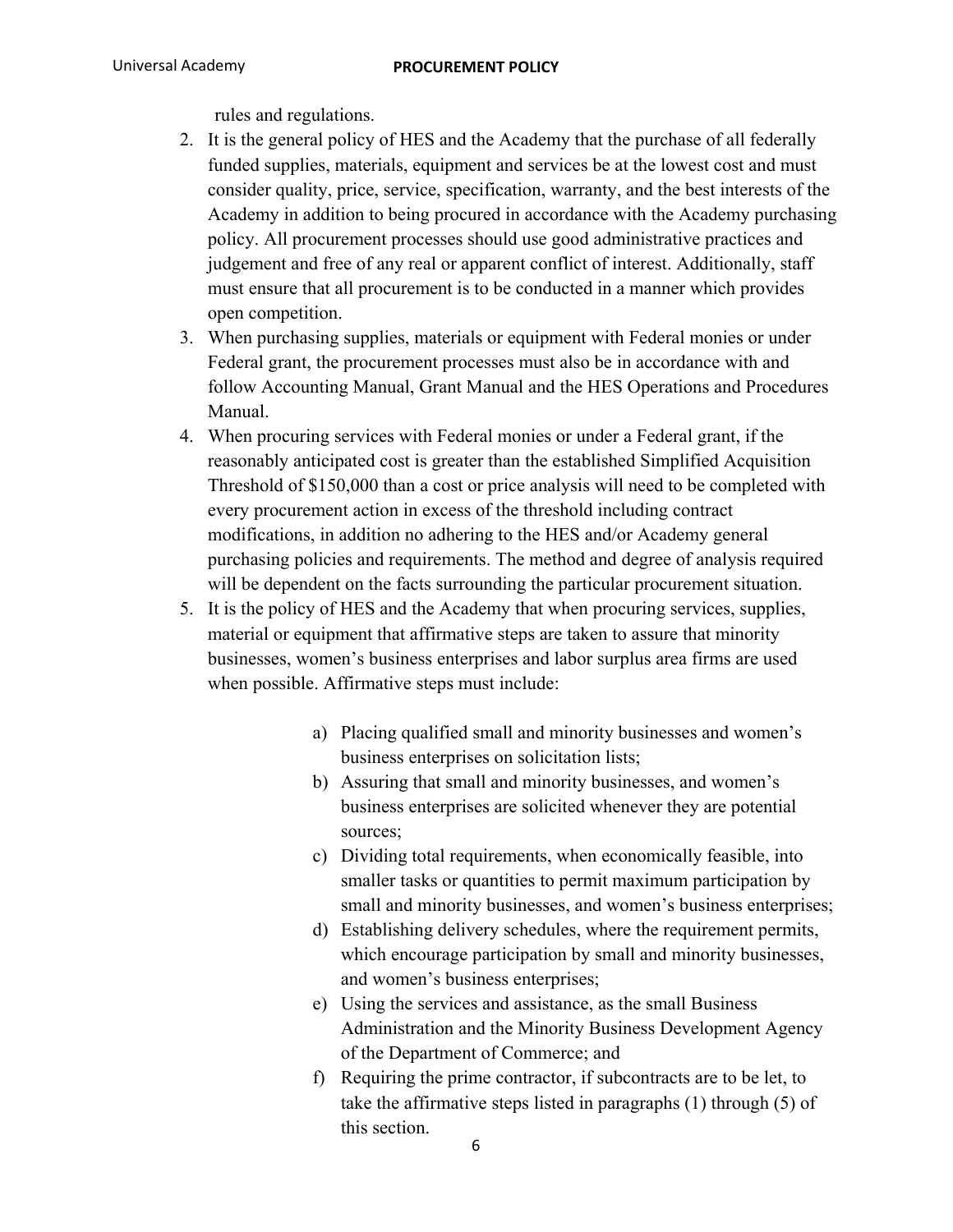- 6. No employee, officer, or agent may participate in the selection, award, or administration of a contract supported by a Federal, State or local award if he or she has a real or apparent conflict of interest. Such a conflict of interest would arise when the employee, officer, or agent, any member of his or her immediate family, his or her partner, or an organization which employs or is about to employ any of the parties indicated herein, has a financial or other interest in or a tangible personal benefit from a firm considered for a contract.
- 7. The officers, employees of HES, and agents of HES and / or Academy must neither solicit nor accept gratuities, favors, or anything of monetary value from contractors or parties to subcontracts. However, HES and/or the Academy may set standards for situations in which the financial interest is not substantial or the gift is an unsolicited item of nominal value.
- 8. Violations of the HES or Academy written code of conduct, this policy or the HES or Academy policies could result in disciplinary action up to and including termination depending on the severity of the violation.

#### **Staff / Student incentives purchasing policy**

Staff and student incentives are typically fundraised to provide funds for staff and student incentive purchases. The fundraising activities must be consistent with HES fundraising policy, and any requirements imposed by an Academy. All fundraising activities must be pre-approved by HES President or his/her designee. Principals must submit a student / staff incentive program plan to the HES President for approval prior to making any purchases; the plan must include detailed description of items to be purchased and their intended use.

### **Return of property**

Employees are responsible for items issued to them by the employer or the school, or in their possession or control. Employees must return all property immediately upon request or separation of employment from HES, or the end of the school year.

### **Conflict of interest/Code of ethics/Code of conduct**

- 1. HES' reputation for integrity is its most valuable asset and is directly related to the conduct of its officers and other employees. This reputation also reflects on each of the Academies to which we provide services. Therefore, employees must never use their positions with HES or assignment with an Academy, for private gain, advancement of personal relationships or interests nor to obtain favors or benefits for themselves, their families or any other individuals, corporations or business entities.
- **2.** HES adheres to the highest legal and ethical standards applicable in our business.